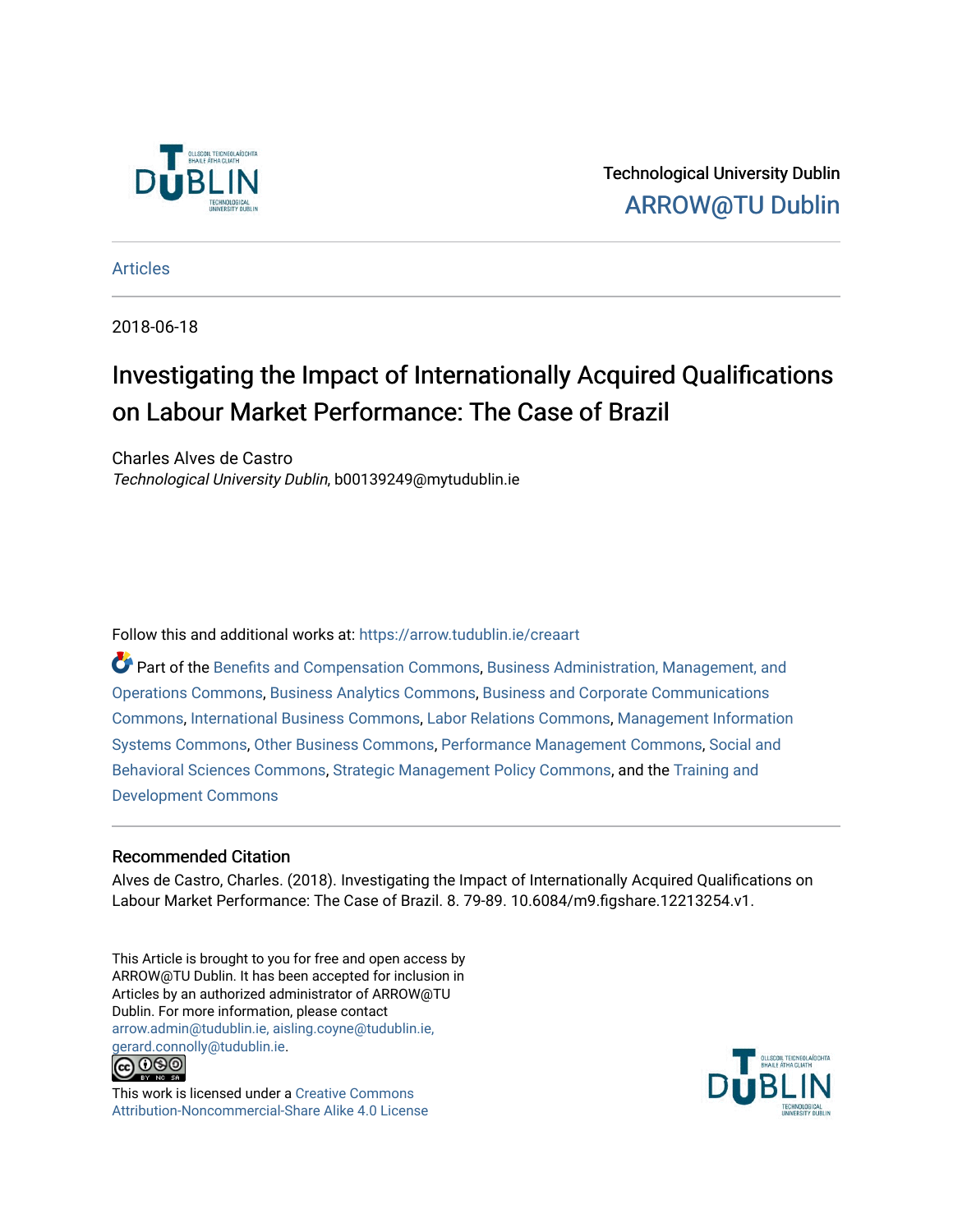See discussions, stats, and author profiles for this publication at: [https://www.researchgate.net/publication/340941203](https://www.researchgate.net/publication/340941203_Investigating_the_Impact_of_Internationally_Acquired_Qualifications_on_Labour_Market_Performance_The_Case_of_Brazil?enrichId=rgreq-50298b27f7a5e050fe7c35435ecd8d0a-XXX&enrichSource=Y292ZXJQYWdlOzM0MDk0MTIwMztBUzo4ODQ4OTc5NzE0NjIxNDlAMTU4Nzk4NzUyNTE5Mg%3D%3D&el=1_x_2&_esc=publicationCoverPdf)

# [Investigating the Impact of Internationally Acquired Qualifications on Labour](https://www.researchgate.net/publication/340941203_Investigating_the_Impact_of_Internationally_Acquired_Qualifications_on_Labour_Market_Performance_The_Case_of_Brazil?enrichId=rgreq-50298b27f7a5e050fe7c35435ecd8d0a-XXX&enrichSource=Y292ZXJQYWdlOzM0MDk0MTIwMztBUzo4ODQ4OTc5NzE0NjIxNDlAMTU4Nzk4NzUyNTE5Mg%3D%3D&el=1_x_3&_esc=publicationCoverPdf) Market Performance: The Case of Brazil

**Article** · April 2018

DOI: 10.6084/m9.figshare.12213254.v1 CITATION 1 READS 109 **1 author:** [Charles Alves de Castro](https://www.researchgate.net/profile/Charles-Alves-De-Castro?enrichId=rgreq-50298b27f7a5e050fe7c35435ecd8d0a-XXX&enrichSource=Y292ZXJQYWdlOzM0MDk0MTIwMztBUzo4ODQ4OTc5NzE0NjIxNDlAMTU4Nzk4NzUyNTE5Mg%3D%3D&el=1_x_5&_esc=publicationCoverPdf) [Technological University Dublin - Blanchardstown Campus](https://www.researchgate.net/institution/Technological-University-Dublin-Blanchardstown-Campus?enrichId=rgreq-50298b27f7a5e050fe7c35435ecd8d0a-XXX&enrichSource=Y292ZXJQYWdlOzM0MDk0MTIwMztBUzo4ODQ4OTc5NzE0NjIxNDlAMTU4Nzk4NzUyNTE5Mg%3D%3D&el=1_x_6&_esc=publicationCoverPdf) **36** PUBLICATIONS **5** CITATIONS [SEE PROFILE](https://www.researchgate.net/profile/Charles-Alves-De-Castro?enrichId=rgreq-50298b27f7a5e050fe7c35435ecd8d0a-XXX&enrichSource=Y292ZXJQYWdlOzM0MDk0MTIwMztBUzo4ODQ4OTc5NzE0NjIxNDlAMTU4Nzk4NzUyNTE5Mg%3D%3D&el=1_x_7&_esc=publicationCoverPdf)

**Some of the authors of this publication are also working on these related projects:**



Exploring consumer experiences in a cross-cultural ethic context: the case of refugees and immigrants [View project](https://www.researchgate.net/project/Exploring-consumer-experiences-in-a-cross-cultural-ethic-context-the-case-of-refugees-and-immigrants?enrichId=rgreq-50298b27f7a5e050fe7c35435ecd8d0a-XXX&enrichSource=Y292ZXJQYWdlOzM0MDk0MTIwMztBUzo4ODQ4OTc5NzE0NjIxNDlAMTU4Nzk4NzUyNTE5Mg%3D%3D&el=1_x_9&_esc=publicationCoverPdf)

[An investigation of the personality traits that could identify vulnerable young people who will be susceptible to undue influence by social media influencers \(SMIs\)](https://www.researchgate.net/project/An-investigation-of-the-personality-traits-that-could-identify-vulnerable-young-people-who-will-be-susceptible-to-undue-influence-by-social-media-influencers-SMIs?enrichId=rgreq-50298b27f7a5e050fe7c35435ecd8d0a-XXX&enrichSource=Y292ZXJQYWdlOzM0MDk0MTIwMztBUzo4ODQ4OTc5NzE0NjIxNDlAMTU4Nzk4NzUyNTE5Mg%3D%3D&el=1_x_9&_esc=publicationCoverPdf) View project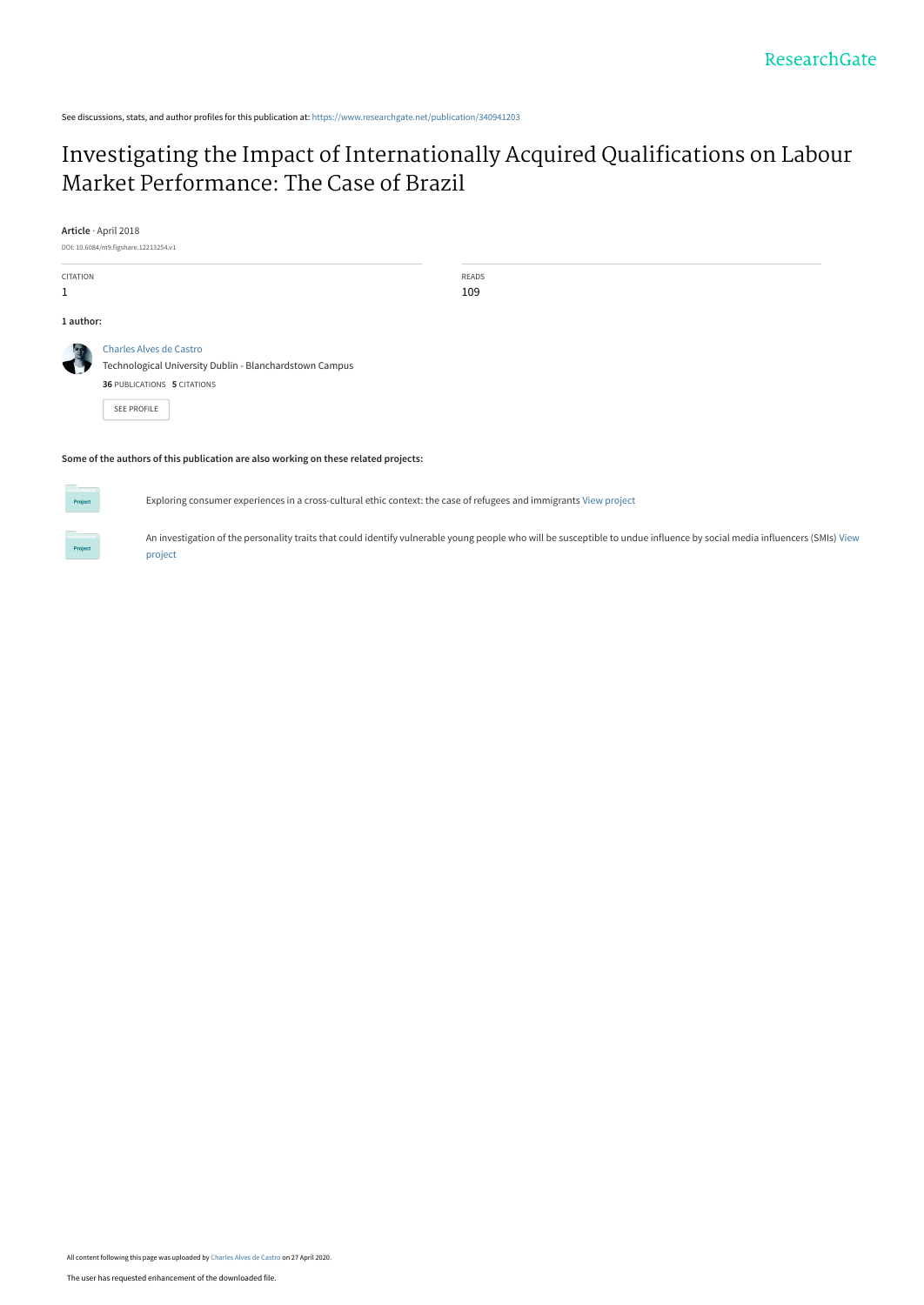# **Investigating the Impact of Internationally Acquired Qualifications on Labour Market Performance: The Case of Brazil**

Charles Alves de Castro<sup>1</sup>

*1 (M.Sc. in Human Resource Management, Kemmy Business School, University of Limerick, Ireland. Bachelor's in Business Administration and Managerial Processes, Newton Paiva University, Brazil. charlesturcastro@yahoo.com.br)*

*Abstract: The aim of this study is to examine the labour market performance of Brazilian students who have acquired international qualifications in the areas of engineering and science. A comprehensive analysis of the literature review demonstrates the importance of international qualifications covering both their benefits and challenges. The gaps found in the literature review are also discussed, as well as the need for a more concrete theoretical framework about the subject. The data used in this research was gathered by semi-structured one-toone interviews conducted in both person and through telephone. The participants consisted of Brazilian students*  who have acquired international qualifications and have gone back to Brazil to enter in the job market there. It *was possible to successfully answer the two main research questions being discussed using the data collected. It was found that international qualifications affect students in many important ways including learning and improving their foreign language skills and through exchanging culture with different nationalities. Also,*  international qualifications present a good way to enhance noticeability within the labour market and make it *easier to get a job. However, the difficulties in getting international qualification recognised once returning to Brazil presents a challenge or a barrier for these students.*

*Keywords: International Qualifications; Brazil; Labour Market Performance;*

Date of Submission: 02-06-2018 Date of acceptance: 18-06-2018 ---------------------------------------------------------------------------------------------------------------------------------------

# **I.I Brazil**

# **I. Introduction**

According to World Bank data from 2016, Brazil is the world's eighth largest economy with a Gross Domestic Product (GDP) of US\$1.796 trillion. Brazil has natural resources (e.g. iron ore) and high levels of agricultural production (e.g. soya, coffee and sugar), all of which are important to the world economy (Walker 2014). In addition, in 2014 Brazil recorded a population of approximately 203 million inhabitants with an unemployment rate of 11% nowadays and 5% in 2013 aprox. (World Bank 2014) (IBGE 2017).

Despite these positive figures, Brazil has suffered from a lack of qualified workers mainly in specialised areas such as engineering and science (IPEA 2012). Many surveys and publications within the Brazil's labour market recommend about 40.000 engineers, 54,000 doctors and 117.000 IT professionals, with these figures being a characteristic of a developing country (IPEA 2012) (Exame 2013) (Fagundes 2013) (Simas 2012) (Salerno et al 2013) (Barrucho 2014). The OECD suggests that more should be done in Brazil to provide training both through the education system and by employers themselves to improve the supply of skills required in the labour market (OECD 2015).

It is therefore extremely important for those seeking employment to obtain competitive qualifications which reflect the changes in the Brazilian labour market. Considering the recent technological advancements encouraged by the globalisation process, Brazil needs qualified employees in its labour market to meet the demands that globalisation imposes on the world.

Furthermore, along with developments in technology, internationalisation is one of the predominant trends in present-day society, impacting citizens worldwide and therefore affecting employees, employers and companies in general (Vestager 2000). The current climate of Brazil's economy underscores the aims set out to be analysed in this project.

#### **I.II The Catalyst for Research**

Today many schools and universities in Brazil and around the world have initiated international activities which are becoming increasingly important both for the schools and universities themselves. These activities, influenced by increasing globalisation, have been further developed in the past few years. Information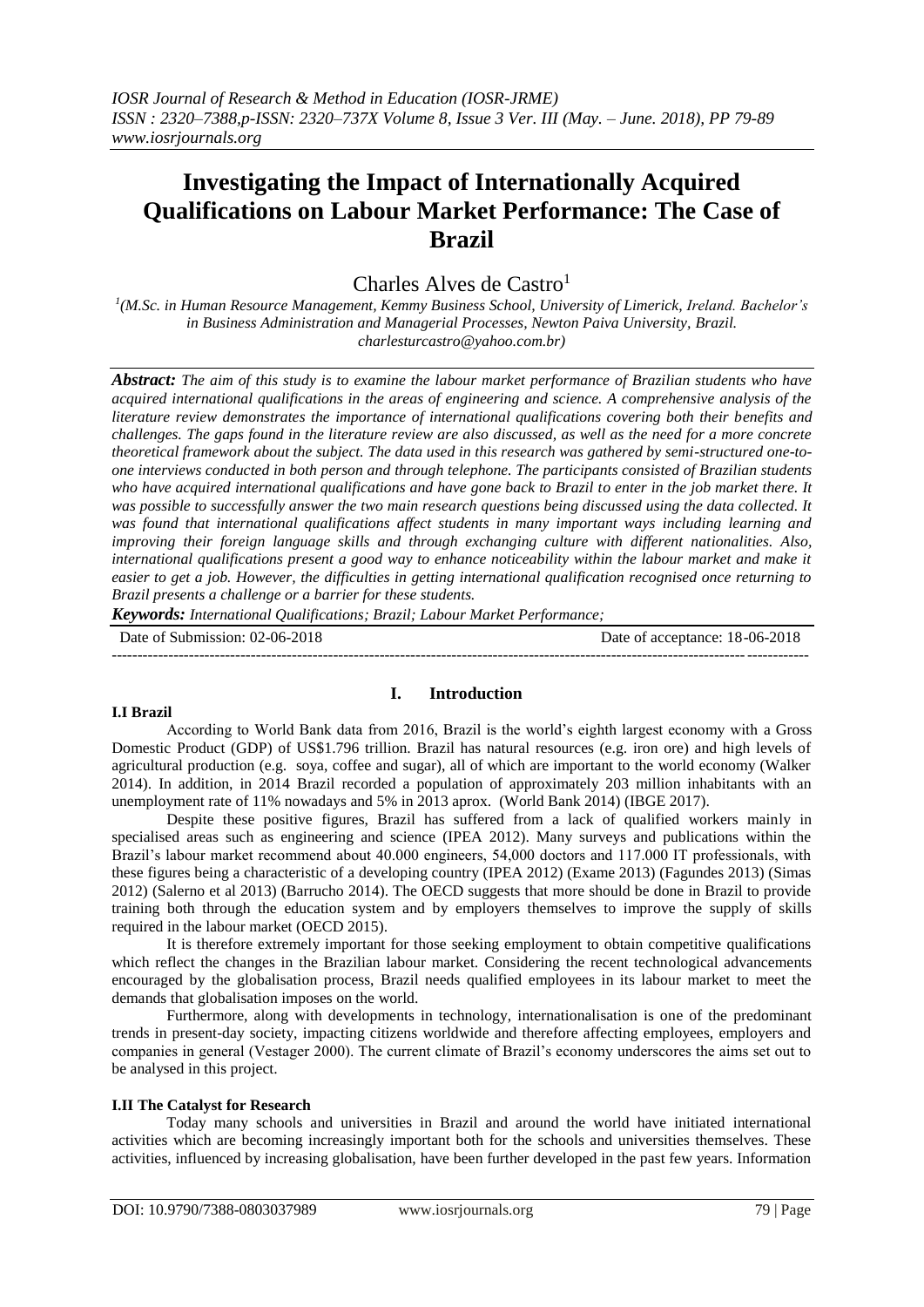about foreign countries, international studies, cultural differences and contact with other countries have become everyday elements, especially in big cities.

Most students view an international education to be more prestigious than a domestic education and recognise it to be more beneficial in relation to societal status and labour market opportunities, including opportunities of achieving better jobs and higher income (Waters 2006, cited by Manjunath 2014). International education and study abroad experiences are considered to be a multibillion-dollar industry which is driven by high demand and intense competition. At the moment, there is a huge number of Brazilian students overseas seeking international degrees in various different levels, mainly in English speaking countries.

According to a survey conducted by BELTA (Brazilian Educational & Language Travel Association) together with Canada's General Consulate (2014), Canada is a preferred choice of destination for Brazilian students because it offers a multicultural environment, is a safe country, has a lower cost-versus-benefits factor compared with other countries, and offers a high quality level of education. In 2013, 68 study abroad agencies sent approximately 5,000 Brazilian students to Canada, the most of them 18 to 30 years old. After Canada, the second most popular country for Brazilian students seeking international study experiencer is USA, while the UK ranks third (Fundação Estudar 2014).

BELTA's survey highlights the importance of costs in relation to undergraduate and graduate levels of study. For example, in Canada the total cost of an undergraduate course (including accommodation and all fees) is about R\$23,000 (Brazilian Reais) to R\$50,000 per year. Costs in the USA average R\$25,000 to R\$60,000, while UK costs are between R\$37,000 to R\$60,000 per year (Fundação Estudar 2014).

On the other hand, CAPES (Coordenação de Aperfeiçoamento de Pessoal de Nıvel Superior) states that USA is the country with the most Brazilian scholars, recording in 2016 the presence of 6,6064 skilled migrants, accounting for 30.3% of total skilled migrants funded by CAPES. This was followed by the France with Brazilian skilled migrants representing 20.7% of total qualified foreigners funded, and subsequently Germany (13%), Ireland (9.1%), Portugal (7.7%), United Kingdom (5.3%), Italy (3%), Spain (2.4%), Canada (1.8%) and Sweden (1.3%) GEOCAPES (2018).

This research is aimed at understanding the labour market performance of Brazilian students who acquired international qualifications at an undergraduate level in areas of engineering and science. Therefore, the preceding information is very important to understand and know more about the profile of Brazilian students who have studied abroad.

# **II. The Research Objectives**

To achieve a significant result, it was necessary to follow these specific objectives:

a) Using Brazil as a case study, analyse the performance of students who have acquired international qualifications in engineering and science within the labour market.

b) Examine the importance of international qualifications for Brazilian students in areas of engineering and science within the labour market in Brazil.

To accomplish these specific objectives, a literature review was used to understand and prove the importance of international qualifications for students through the existent literature.

To measure the labour market performance and also examine the importance of international qualifications, semi-structured interviews were conducted with eight Brazilian students who fully completed their undergraduate degree in the fields of science and engineering outside Brazil and returned there to attempt to enter the labour market. The students reported their experiences during the interviews that were then analysed and evaluated.

#### **II.I Research Design**

Research began with a comprehensive analysis of the available literature on international qualifications and their aspects. The literature was also examined to find gaps in the knowledge component and to generate research objectives or questions, research methods and identify the sample populations for the purpose of this study.

The research was conducted in two phases. The initial phase was carried out by way of literature review. The purpose of this phase was to determine the context of this study and to justify the research. The literature review explored areas such as international qualifications, and Brazil's labour market in fields of engineering and science.The second phase of the investigation involved primary research which was qualitative in nature. It involved semi-structured interviews, conducted both face-to-face and over the telephone, with eight Brazilian students that who have acquired international qualifications and have gone back to Brazil to seek employment. The main aim of these interviews was to elicit their opinions on the impact of international qualifications on their careers. The sample is sufficiently representative for the purpose of this research which is enable this study to be replicated in future.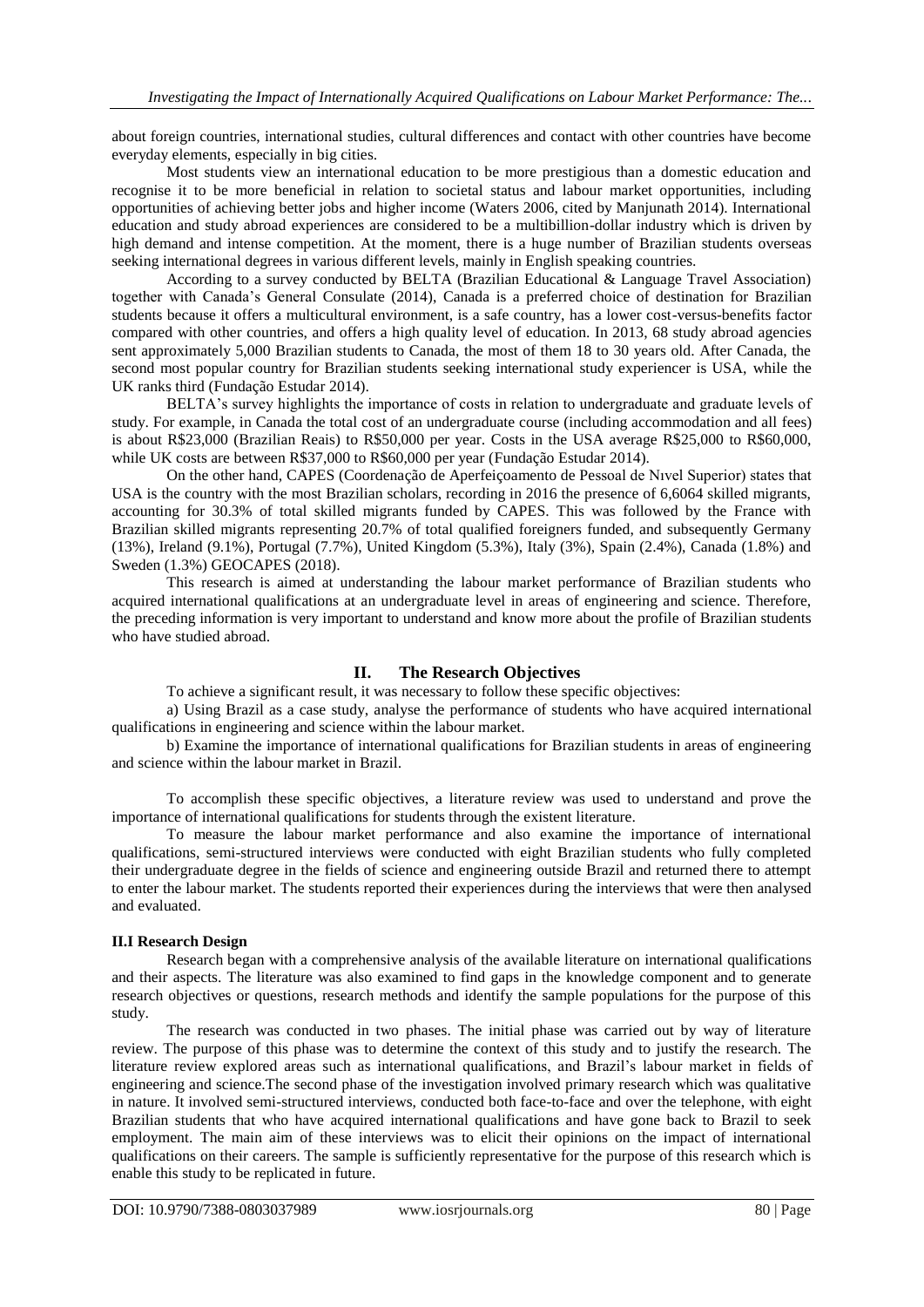# **III.I The General Context**

# **III. Literature Review**

As economic globalisation gathers pace, more and more companies and jobs will involve activities with an international dimension (Wordelmann 2000). Consequently, employees need to acquire new knowledge and competencies to face these changes mainly through acquiring new skills and qualifications.

There is no way to discuss internationalisation without describing the term "globalisation". However, there is a large amount of available literature explaining this phenomenon. While some consider globalisation to be exploitation, others view it as an opportunity (Bhaqwati 2007, Marsella 2012). In addition, some talk about globalisation of capital, while others consider globalisation to be the import and export of ideas (Prilleltesnky 2012). Despite these variations, most agree that although globalisation is demarcated by different elements and consequences, in essence it is primarily about the exchange of people, products and processes across the globe (Stiglitz 2007). Therefore, the globalisation phenomenon has effects on the social, cultural, economic and political trends of a nation.

While globalisation typically refers to the broad economic, technological, and scientific trends that directly affect education and are largely inevitable in the contemporary world (Altbach, 2006), internationalisation has more to do with the specific policies and programs undertaken by governments, academic systems and institutions, and even individual departments to deal with globalisation (Altbach, 2006).

Altbach, Reisberg and Rumbley (2009) state that globalisation has already deeply influenced education. They define globalisation as the reality shaped by an increasingly integrated world economy, new information and communications technology, the emergence of an international knowledge network, the role of the English language, and other forces beyond the control of academic institutions (Altbach *et al.* 2009). They define internationalisation as the variety of policies and programs that universities and governments implement to respond to globalisation. Typically, that response includes sending students to study abroad, setting up a branch campus overseas, or engaging in some type of inter-institutional partnership (Altbach *et al.* 2009). In addition, Risager (2000) states that internationalisation is a form of defence against the threat of globalisation. To summarise, internationalisation has been considered in many ways as a necessary "process of integrating an international, intercultural, or global dimension in the purpose, functions, or delivery of postsecondary education" (Knight 2003 p.2). This process consists largely of two main spheres of action, commonly characterized as 'internationalisation at home' and 'internationalisation abroad' (Knight 2004).

Explaining the concept of internationalisation at home consists of strategies and approaches designed to introduce an international dimension into the home campus experience. This might consist of including global and comparative perspectives in the curriculum or recruiting international students, scholars, and faculty and leveraging their presence on campus (Altbach *et al.* 2009). In contrast, internationalisation abroad calls for an institution to project itself and its stakeholders out in the world (Altbach *et al.* 2009). This includes sending students to study abroad, setting up a branch campus overseas, or engaging in an inter-institutional partnership. In this project, we sought to study and explain internationalisation abroad and its benefits for students that have gone back to Brazil to work in its labour market.

In addition, beyond the concepts of internationalisation and globalisation, a variety of other terms are used in the course of this study, such as the international dimension, international education, international qualification, international programming, international and/or inter-institutional cooperation, international partnerships, cross-border education, borderless education, and regionalisation. The varied terminology refers to the breadth of experiences in this area and to the distinctive approaches to internationalisation taken by different levels of education systems and institutions around the world (Altbach et al. 2009). Therefore, all of these terms are inextricably linked, acting together to thoroughly explain concepts within internationalisation and globalisation.

#### **III.II Qualifications**

To understand the meaning and the importance of international qualifications, it is essential to start with the basic term 'qualification' and how it can be understood and described. The EQF (European Qualifications Framework) states that a qualification is "a formal outcome of an assessment and validation process which is obtained when a competent body determines that an individual has achieved learning outcomes to a given standard" (European Parliament; Council of the European Union, 2008). CEDEFOP (European Centre for the Development of Vocational Training) defined the term qualification in this broad way: "the term qualification helps to clarify what can be considered as the separate building blocks of a qualification: learning outcomes; assessment and validation process; need for standards; recognition process and the role of competent bodies" (CEDEFOP 2012 p. 8).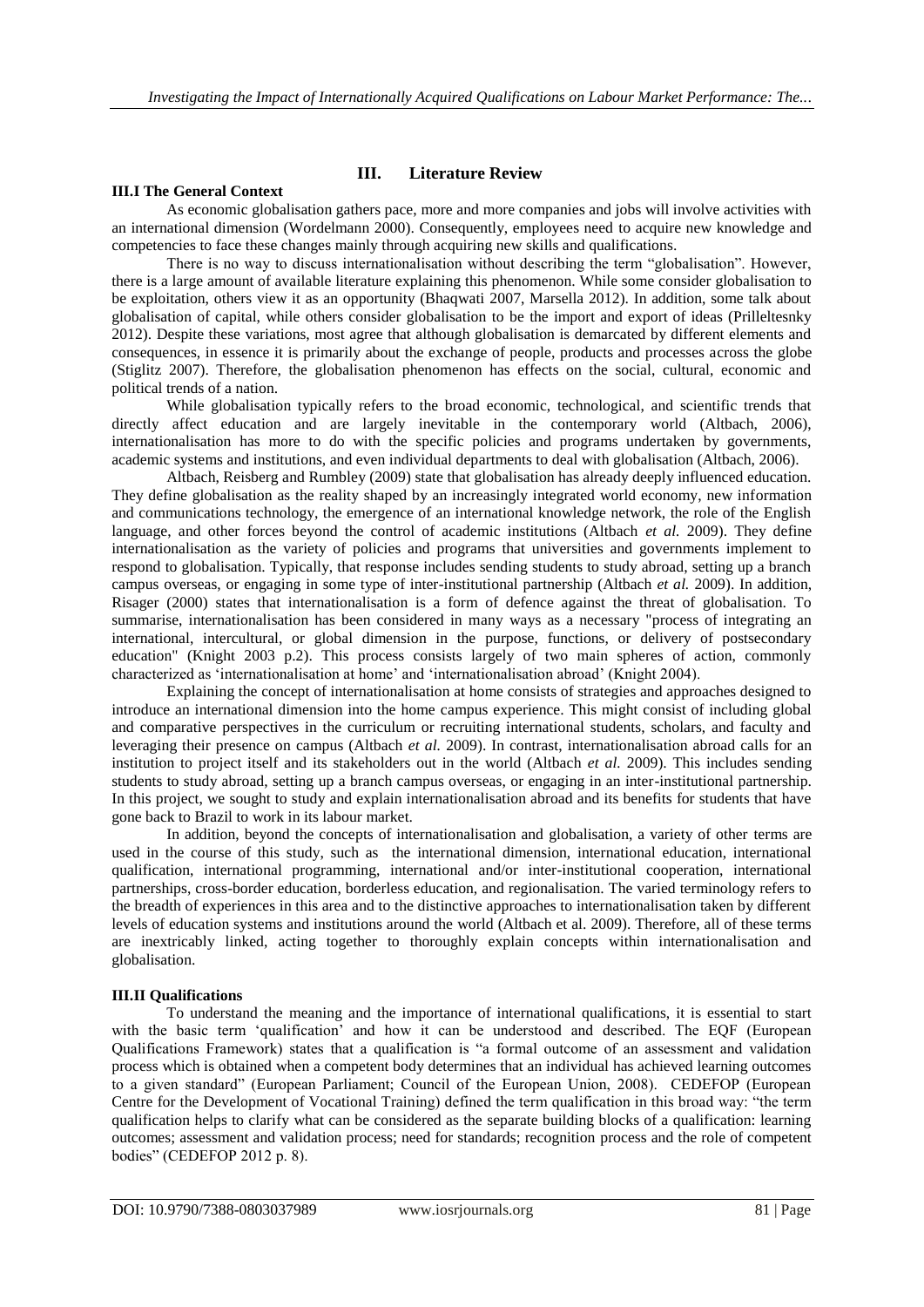# **III.III International Qualifications**

According to Wordelmann (2000), international qualifications are essential to enable workers and employees. In general, employees might need foreign languages at their place of work, but we also know that knowledge of foreign languages alone does not suffice. CEDEFOP (2000, p. 75) states that "international qualifications may be systematically divided into three 'original' dimensions: A) excellent professional competence as a prerequisite for international professional activity, B) foreign language skills and C) intercultural competence" (CEDEFOP 2000, p. 75). These dimensions are focused into professionalization and education. In relation to education and its aspects, we can consider acquisition of foreign languages and intercultural competences or cross-cultural competences as the main dimensions. Furthermore, all of the dimensions should be part of a comprehensive concept of qualification for international activities and should not by any means be reduced to foreign language skills (Wordelmann 2000).

The Federal Institute for Vocational Training (BIBB) highlights that the concept of international qualifications is useful for many enterprises in the early stages of internationalisation. In addition, this concept can be broadened by means of a new concept that one could refer to as "network competence". This term encompasses consequences of dynamic developments at the workplace, including the possibilities offered by a variety of communication technologies, in particular the internet as the principal cross-border method (BIBB 2001).

Knowledge of a foreign language is indispensable for occupational activity in an international context; however, opportunities do exist to study abroad using the same language; Brazilian students can study in Portugal using their native language. Language is not the only benefit acquired during the process of acquiring international qualifications. Though research has consistently shown that the foreign language predominantly needed is English, companies have done little to encourage the acquisition of a second language skills according to the skilled workers and employees questioned (Wordelmann 2000). English, spoken in 110 countries, is the most popular language around the world, and there are 1,500 billion additional learners across the globe (Lopez 2015).

According to many researchers, learning a foreign language is beneficial for students. It helps them understand general grammar better and improves their overall communication and problem-solving skills. Beyond the intellectual benefits, knowledge of a foreign language facilitates travel, enhances career opportunities, and enables one to learn more about different peoples and cultures (National Research Council 2007). In a survey of 581 alumni of The American Graduate School of International Management in Glendale, Arizona, most respondents said they had gained a competitive advantage from their knowledge of foreign languages and other cultures within the labour market (Grosse 2004). Knowledge of a second language is not only necessary for communication with foreign business partners, but also represents a social obligation in establishing communication with foreign friends and colleagues (Wordelmann 2000).

To understand intercultural or cross-cultural dimensions, there is a need to define culture. French (2010, p.24) states that "culture is often conceptualised as being closely linked with attitudes and values which are first learned and subsequently manifested by member of a group". In addition, "the knowledge, languages, values, customs and material objects that are passed from person to person and from one generation to another in a human group or society" (Bratton *et al.* 2007, p.523).

Intercultural competence ranges from coping while travelling abroad and general cultural curiosity, to a high level of negotiating skills in a foreign situation using a foreign language. This includes the capacity to communicate and cooperate with foreign partners, colleagues, and customers at a shared level. Intercultural competence also encompasses knowledge of foreign cultures and of foreign markets including ways of life, customs, habits, values, mentalities, behaviour, etc. (BIBB 2001). In practice, a knowledge of foreign languages, intercultural competences and the ability to adapt rapid changes generated by intercultural competences are essential and taken for granted within today's labour market (Wordelmann 2000).

According to the BIBB (2001), companies expect foreign language abilities and intercultural skills, along with outstanding specialised knowledge from their skilled staff working in the international and local sphere. These are seen to be holistic qualifications, encompassing economic, organisational, and technologyrelated skills. Employees also require a certain psychological and physical fortitude for extended stays abroad. Also, management and social policy skills are inherent in the application of intercultural skills in the sense that culturally related conflicts can be resolved through intercultural learning, both within the company and externally (BIBB 2001).

#### **III.IV The Challenges of International Qualifications**

The CEDEFOP's (2012) booklet establishes a basis for better understanding the function and value of international qualifications and provides concrete examples (cases) of international and non-state qualifications with the purpose of developing a conceptual framework which can help identify and classify international qualifications. There are some obstacles for the acknowledgement of qualifications received in international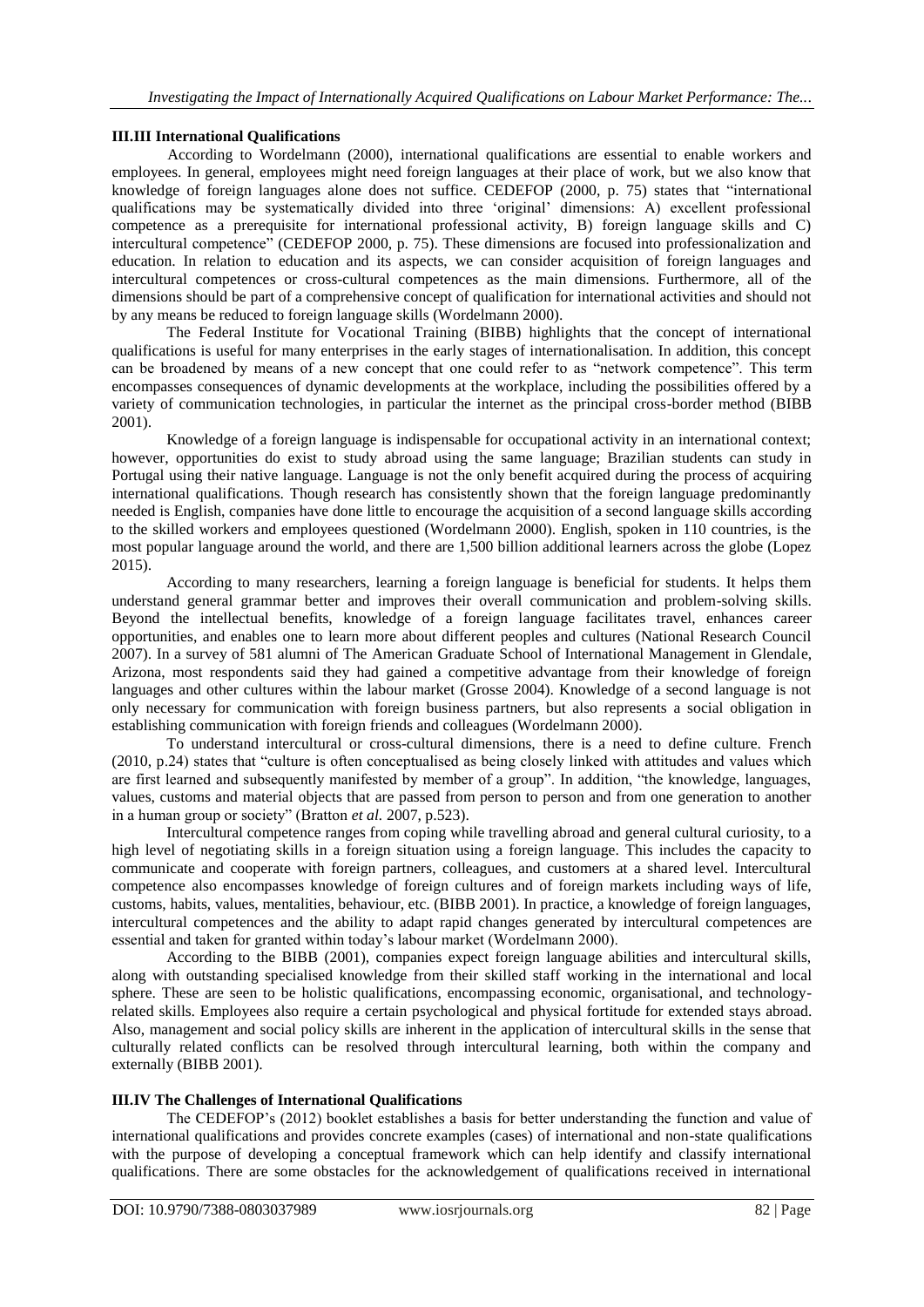settings when operating on the basis of their merit outside national. Some of these obstacles are outlined in the table below:

#### **Table I – Particular Challenges of International Qualifications 2012**

| Particular Challenges of International Qualifications |  |
|-------------------------------------------------------|--|
|                                                       |  |

The sector and level of the degree must be precisely outlined in order to be understood across national and sectoral borders.

The assessment procedures employed to achieve the degree must be demonstrably reliable and valid. Quality standards in this area reflect a need for transparent and trustworthy procedures and processes.

The degree must be based on standards reflecting relevant stakeholders' needs. The education process might require initial development and continuous review based on the active contributions of those stakeholders.

The formal recognition of the qualifications should potentially cite various sources of legitimacy. In some cases, international law allows legitimacy, as in the automatic recognition of qualifications earned in the EU within the EU internal market. In other cases, the legitimacy of a qualification will reflect market position and power of the country in which it was earned.

Even at domestic level, a wide variety of bodies may award a qualification on behalf of state authorities. This variety increases further when taking into account the many countries awarding international qualifications. Awarding institutions include a wide range of public and private bodies, international organisations, sectoral bodies and associations as well as private companies. While the definition of a qualification helps us to understand some of the similarities and differences between national and international qualifications, a systematic review of qualifications developing outside of the control of domestic bodies is currently lacking. While this partly reflects the fact that international education to achieve qualifications is fairly recent, it is even more highly affected by the wide variety of stakeholders involved in awarding and approving qualifications.

### **(Adapted from CEDEFOP 2012 p. 10)**

These elements are pertinent to the EU (European Union), although they represent very similar challenges to those that international qualifications face in Brazil at the moment. The most salient challenge in Brazil relates to the recognition of international qualifications, because the process is very bureaucratic, slow and expensive as experienced by many Brazilian students. Currently, for an international qualification to be recognised in Brazil and have domestic validity, the undergraduate degree must be revalidated by a Brazilian public university that has the same or similar course and be recognised by the government. According to the Ministry of Education Brazil, 2015, this process is as follows:

The process begins by presenting a revalidation request to a public institution of higher education in Brazil. According to regulations, only public universities can revalidate diplomas being recognised as "competent to process and grant the revalidation of graduate diplomas in public universities that teach courses in the same field of knowledge or a related field and the same level of degree" (Article. 3º Resolution. 1º - 29th January 2002).

- 1. A copy of the applicant's diploma must be presented to be revalidated, accompanied by documents relating to the institution of origin, duration and course curriculum, syllabus, bibliography and transcripts.
- 2. The student must pay a fee for the cost of administrative expenses. The fee is not set by the National Council on Education and therefore may vary from institution to institution.
- 3. To judge the equivalence of the diploma, a special commission is formed, comprised of professors from the university or other establishments that have compatible skills with the area of knowledge and the title level to be revalidated.
- 4. If there is doubt as to the similarity of the course, the commission may decide to carry out examinations and exams (performed in English) in order to fully determine the equivalence.
- 5. The applicant may also perform further studies if the committee determines that the international course does not fulfil the minimum requirements for equivalence.
- 6. For the judgement of equivalence to be valid, the university must reach a decision on the revalidation application within 6 months of the application date.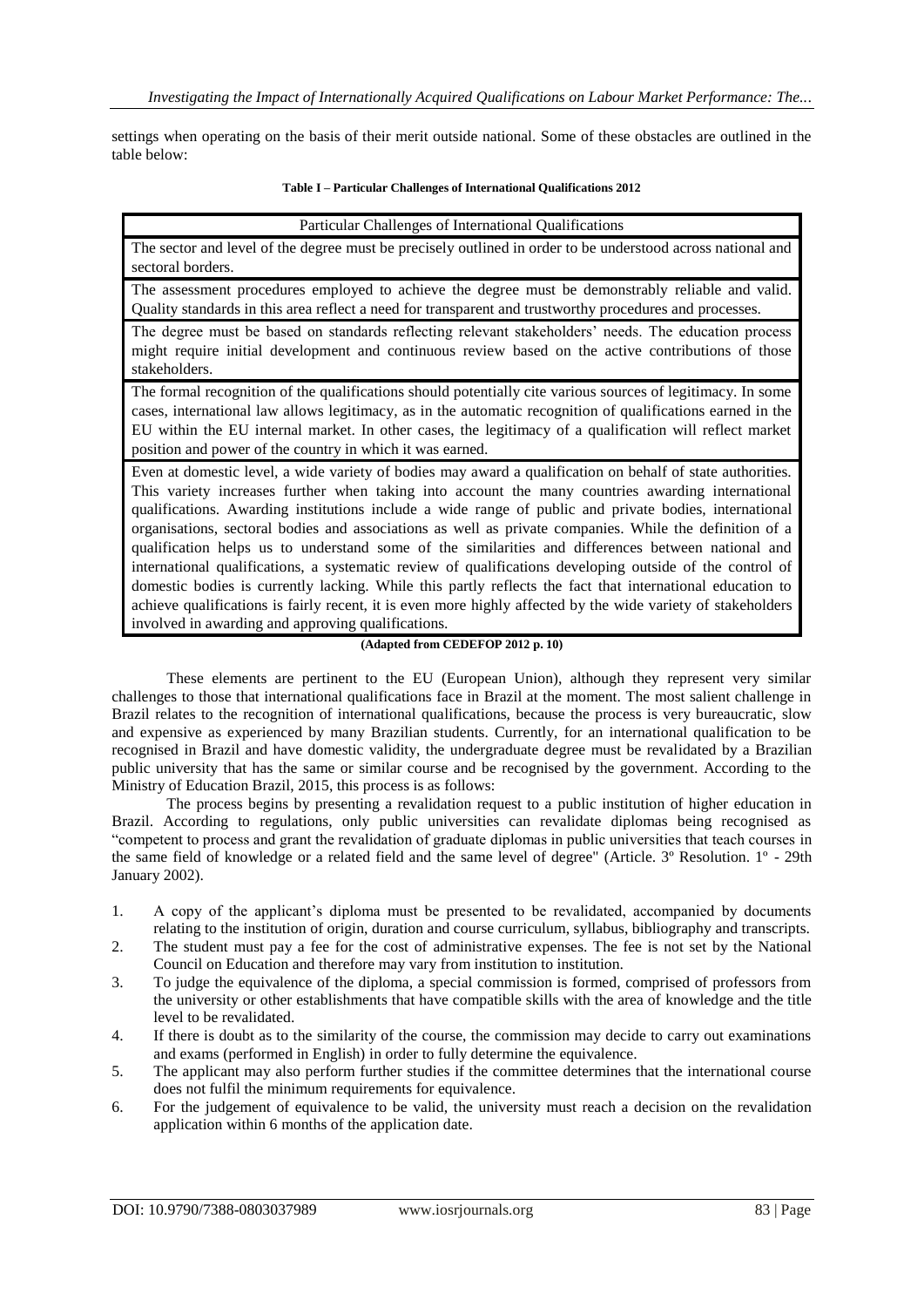Brazil does not have any mechanism in place for automatic recognition of certain qualifications. Diplomas and transcripts must be notarised in the Brazilian consulates where the studies were conducted (translated by the author from the Ministry of Education Brazil, 2015).

#### **III.V International Qualifications in Brazil**

International qualifications are a new and controversial subject of discussion in Brazil because the number of Brazilians studying abroad has increased significantly. In 2002, CAPES (Coordenação de Aperfeiçoamento de Pessoal de Nivel Superior) awarded only 287 scholarships for undergraduate students to study abroad, while in 2012 the number increased to 1,473. This has put the issues related to international qualifications and their aspects into the forefront of discussion (Geo Capes 2015).

As the world's eighth wealthiest economy, the strong vitality of the economy and industry of Brazil has led to a significant increase in demand for highly qualified workers to be inserted in its productive system (WorldBank 2015). In response to this, central authorities have implemented several programs to raise the level of skilled labour force necessary to meet the development needs of the country (Giordano and Pagano 2013). A large number of the programs that have been implemented are fulfilled using foreign study programs and therefore call into question the problem of domestic acceptance of international qualifications.

According OECD (2015), a country should aid in the development of relevant skills by encouraging and enabling people to learn throughout life, including fostering international mobility of skilled people to fill skills gaps and promoting cross-border skills policies. Brazil is seeking to meet this prescription and is filling gaps in domestic education programs through programs abroad in all levels of education.

The most popular of these programs is called "Science without Borders". This program seeks to promote the consolidation, expansion and internationalisation of science and technology, innovation and competitiveness of Brazil through the exchange and international mobility of Brazilian students, thus in 2016 the the program promoted an international mobility of 10.593 undergraduate students (Science Without Borders 2015)(GEOCAPES 2018). The program expected to see 64,000 students studying around the world by 2018. It is clear that the purpose of Brazil's central authorities is to increase the quantity of qualified human capital in the country, but at the same time it must be focused on the quality of these skilled human resources, as well.

The recognition of international qualifications is a pertinent situation which Brazil must face; one of the most pressing issues for participants in these studies abroad programs is in relation to the recognition of the certificates or the disciplines studied overseas. There have been various estimates put forth on the number of human resources that the country will need in the near future. Giordano and Pagano state:

''The school and university systems are currently unable to train qualified personnel capable of responding to the skills and know-how needs of the local economic, industrial and scientific systems. Despite the increasing number of graduates, the Brazilian economy is growing at a faster velocity.'' (Giordano and Pagano, 2013 p. 27)

Brazil must change and develop new policies on international qualifications to meet the demand of students who have studied abroad and have returned to Brazil to work within its labour market. There are many qualified students who have achieved international degrees waiting for the recognition of their certificates in order to begin work in Brazil. In 2012, The Federal University of Minas Gerais (UFMG) and The Federal University of Mato Grosso (UFMT) received 292 and 705 applications respectively to recognise medical certificates acquired abroad. In 2012, the quantity of those applications increased to 1,036 and 840 respectively (Moreno 2014). These numbers are set to increase due to influence from the globalisation phenomenon and its aspects.

#### **IV. Limitations and Gaps in The Existing Research**

In Brazil, there have been very few research studies made into international qualifications and their aspects, including their dimensions, benefits and concepts. Studies have tended to solely encompass information about recognition, and the process of how to work through the qualification.

The existing research about international qualifications gives valuable understanding on the main important aspects and benefits of foreign study, such as the acquisition of foreign languages and cross-cultural or intercultural competences. The professional competence of employees that work abroad who have a history of studying abroad has also been studied. However, the literature has a number of shortcomings which are substantially significant. A throughout analysis of the existing literature found that there is no indication or studies examining the point of view of students which have acquired international qualifications on the process of internationalisation and its benefits. There are further research gaps regarding the performance of those who acquire international qualifications within the labour market. There is no insight into issues related to getting a job, or the pros and cons of acquiring an international qualification.

This study attempts to clarify those shortcomings and fill the gaps through semi-structured interviews and their analysis. Since there is no publication on this theme available yet in Brazil, this study may be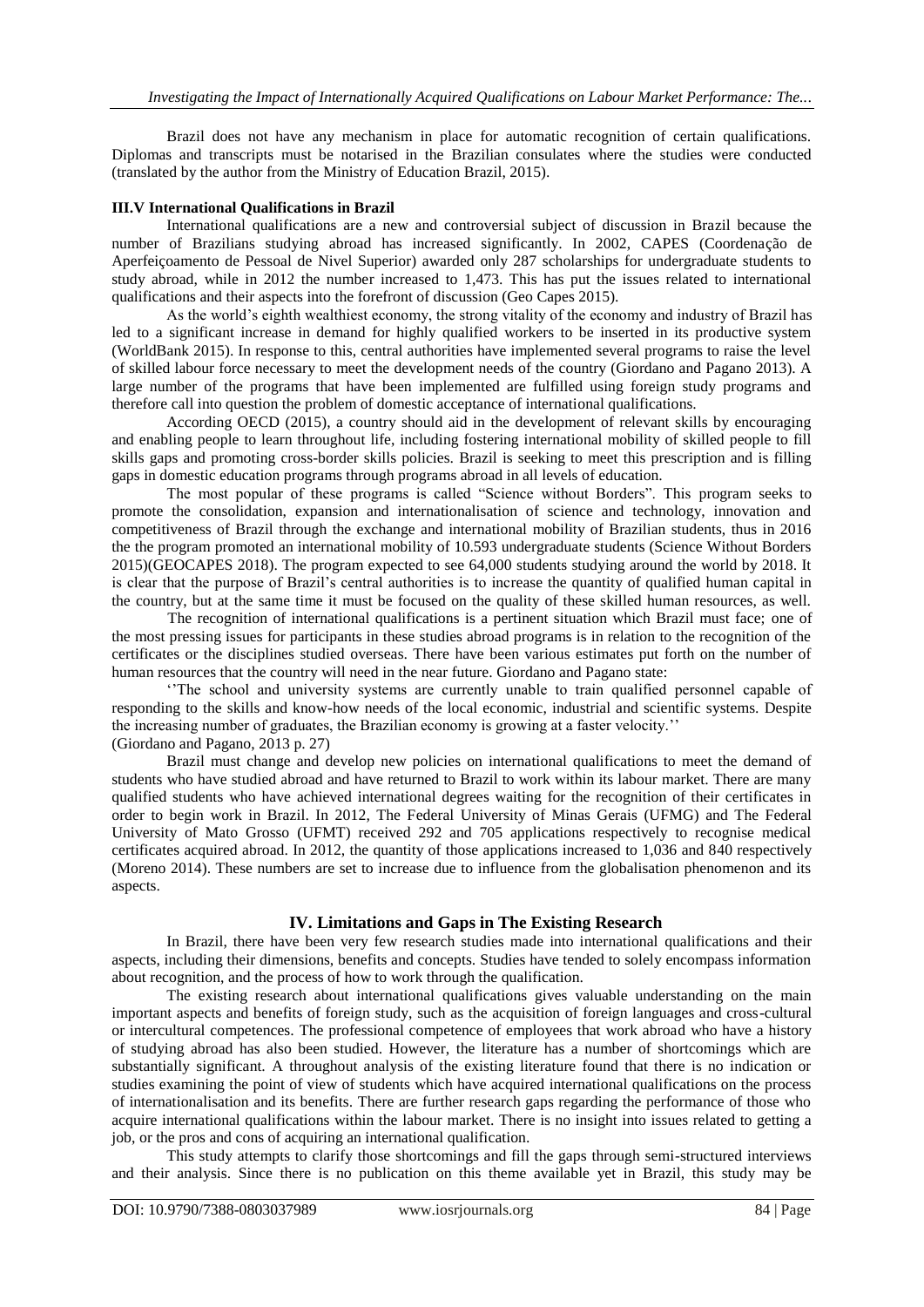considered the first study researching international qualifications and their benefits within the Brazilian labour market.

# **V. Methodology and Research Design**

#### **V.I Methodology**

Part of the research was carried out by way of a literature review. This phase is important to demonstrate, explain and evaluate the current existent literature about the theme of the article. Furthermore, through this review, one may compare and contrast the previous research in this area. Further study beyond the literature was necessary to fulfil the goals of this research. This was undertaken in the form of qualitative research. Qualitative research is a broad term that covers a wide range of techniques and philosophies. In simple terms, a qualitative research method can be defined as an approach that allows a researcher to examine people's experiences in detail by using specific research methods such as in-depth interviews, focus groups, observation, content analysis, life histories or biographies (Hennink et al. 2010).

#### **V.II The Interview**

Official participants for the interviews were initially contacted using social media. Announcements were posted in group or community pages on social media forums such as Facebook and LinkedIn. Contact was made with universities and private colleges in Brazil and in a few other countries. Any participants who were contacted through personal means were selected according to the interview's profile rules.

The conditions that were set during the selection of the participants were:

- a. The participants must be Brazilian citizens and must have lived in and undergone a part of their education in Brazil.
- b. The participants must have concluded an undergraduate course in the field of science or engineering outside of Brazil.
- c. The participants must have acquired an international qualification at the undergraduate level in the areas of science or engineering.
- d. The participants must have returned to Brazil and must be actively pursuing their career there.

For this research study, data was mainly collected by way of interviews. Interviews are a very useful form of conducting qualitative research because they yield data that is rich and detailed (Bryman 2006). The use of interviews allows the researchers to explore understand the views, attitudes, perceptions, values and feelings of the interviewees and helps them to bring out their version of the situation (Bryman 2006). Additionally, an added benefit is that the researcher can clarify the meaning of their version of the situation and in many cases can also prompt for more information that could be very valuable for the research (Wellington 2000).

Interviews also have a weakness that should be considered. For example, interviews generally are lengthy, and transcribing and analysis can be a very time-consuming procedure (Manjunath 2014). In addition, some researchers argue that interviewees may under-report situations that might potentially put them in bad light (Bryman 2006).

For the purpose of this research, a face-to-face, in depth, semi-structured interview was conducted with the participants. Although there are alternate formats that may be used, for example via phone and through the internet, a face-to-face approach was adopted to develop a rapport with the participants, and to ensure no drawbacks while collecting data. Individual interviews were used to ensure an in-depth understanding of the interviewee's personal point of view that would not have been possible during a group interview (Bryman 2006).

The interviews were conducted through performing semi-structured interviews over video conferencing with eight Brazilians that had completed an undergraduate degree in the fields of science and engineering in a foreign country. After having acquired these international qualifications, the interviewees had returned to Brazil to attempt to enter the labour market. The main aim of the interview was to elicit the students' opinions on the importance of international qualifications, the positives and negatives of their experiences, and their performance within Brazil's labour market.

Most of the interviews were conducted via the internet video-messaging service, Skype. Using the program, the video conversation was recorded and transcribed with the names of participants being kept confidential. These transcripts are restricted to use for the purpose of analysis by this study and will not be shared with anyone else; the recording will not be used for any other purposes. All interviews were conduct individually. The date and time of the interview was prearranged with each interviewee and each interviewee attended their interview on time. There were no cancellations, postponements or rearrangements and all interviews went ahead as scheduled over two days, from the  $26<sup>th</sup>$  to the  $28<sup>th</sup>$  of June 2017. Prior to commencing the interview, each of the interviewees was informed of the researcher's contact details. Each interviewee was also informed of the procedures which would be followed and was asked to sign and date a consent form to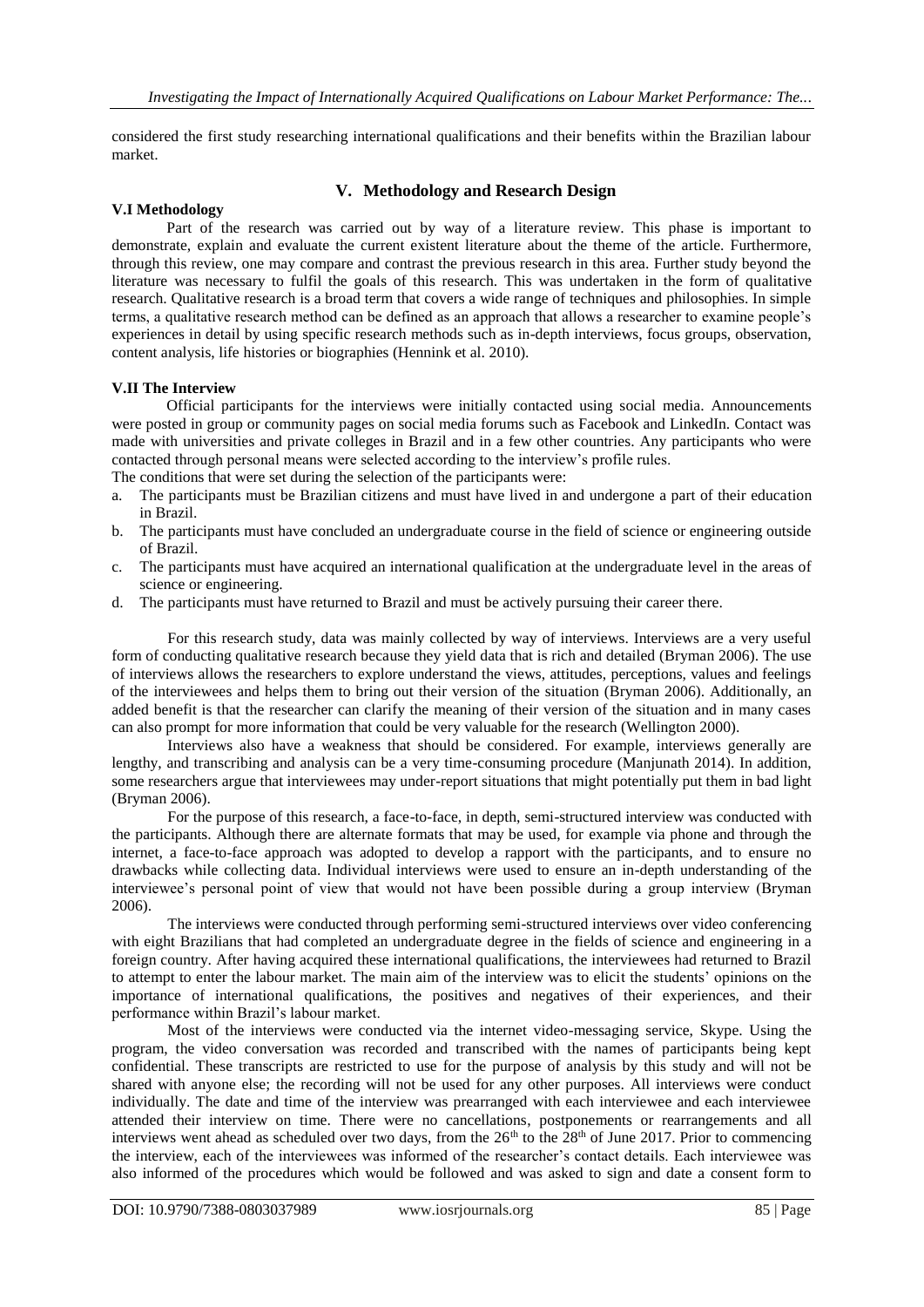record that their consent was informed and freely given. These details of the interview included in the consent form were as follows:

The duration of the interview (interviewees were advised that the interview would take approximately 30 minutes to complete);

A statement of confidentially guaranteeing all information collected would be kept entirely confidential. Interviewees were informed that the research would not ask for any information that would allow identification of those participating in the interview. In addition, in the event of any publication or presentation resulting from the research, interviewees were informed that no personally identifiable information would be shared as their names would in no way to linked to the research;

The right to ask questions or raise concerns related to the study at any time;

The right to voluntarily participate, which included interviewees being informed of their right to stop or withdraw from the interview any time. Each interviewee was informed that they did not have to answer any question the did not want to answer;

A statement that participants must be 18 years old or older to participate in the study.

All interviewees were informed that all information would be stored in a password-encrypted computer. For the purpose of analysing and transcribing the data collected during the course of the interviews, each interviewee was asked for their permission to have the interview audio recorded though use of a Dictaphone. All eight interviewees gave their permission to be recorded during their interview. After all of the interviews were concluded, the audio data generated by the Dictaphone was transcribed by the researcher. The Dictaphone was tested before use. The researcher also took notes during the interview in the event that a technical difficulty might arise relating to the retrieval of the audio data collected.

The interview questions were formulated to obtain the personal points of view and perspectives of the interviewees along with their experiences as was necessary to develop the research theories. The interview was written to avoid providing leading questions, allowing discussion but intervening to encourage deeper explanations and curtail tangents. Probing questions were utilised and resulted in an elicitation of the participants' experiences. The interviews were allowed to occur organically, and the participants gave their opinions freely.

The interview scripts were divided into four parts as follows: 1) The participant's overview regarding the main topic of the study; 2) the participant's personal perceptions 3) the participant's views on international qualifications and their aspects; 4) their views of their experiences within the labour market in Brazil.

The direction and flow of the interview varied from interviewee to interviewee, as each interviewee perceived his/her experience differently. In order to ensure confidentiality, each interviewee was named in relation where they completed their undergraduate studies, as each student studied in a different country. For example, participant one completed his undergraduate studies in Ireland, and is identified as 'Ireland' within the study.

Convenient and opportunist sampling were used to build this sample set. Convenience sampling refers to the selection of a sample that is easily accessible to the researcher, and opportunist sampling means selecting the sample of participants that appear during the process of conducting the research (Wellington 2000).

Throughout the research, confidentiality, anonymity was assured, and any identifying details were eliminated from the data. Given names were exchanged for the purpose of communication, however the names of the participants have been replaced in the interview transcripts to protect participant identity. The participants were made fully aware before research started that the data obtained would be solely used for research and would be treated with anonymity. The data would be stored securely and the right to access the data would rest only with the researcher.

After the completion of the process of data collection and the analysis of that data, the participants were contacted again, and were provided with a summary of the conclusion and findings

#### **V.III Analysing Data**

Analysing data acquired during qualitative research is challenging because the data is not straightforward and may be arranged in a complex form. However, this method also gives the researcher the flexibility to analyse and interpret the findings (Wellington 2000).

As qualitative research generates complex data, it requires a lot of effort to read, re-read, understand and reflect on the data throughout the process of analysing to make sense on the whole (Wellington 2000). Furthermore, data collection by means of questionnaires, interviews, diaries, etc. mean very little until they are analysed and evaluated (Bell 1993). Data analysis in this case study included analysing the semi-structured interviews with the eight Brazilians who had completed their undergraduate degree outside of Brazil.

Hitchcock and Hughes' recommendations comprised the important themes for consideration while processing and interpreting the interview data. The tape and transcripts were intimately studied alternating between descriptions and analysis. General units of meaning were isolated and were then related to the research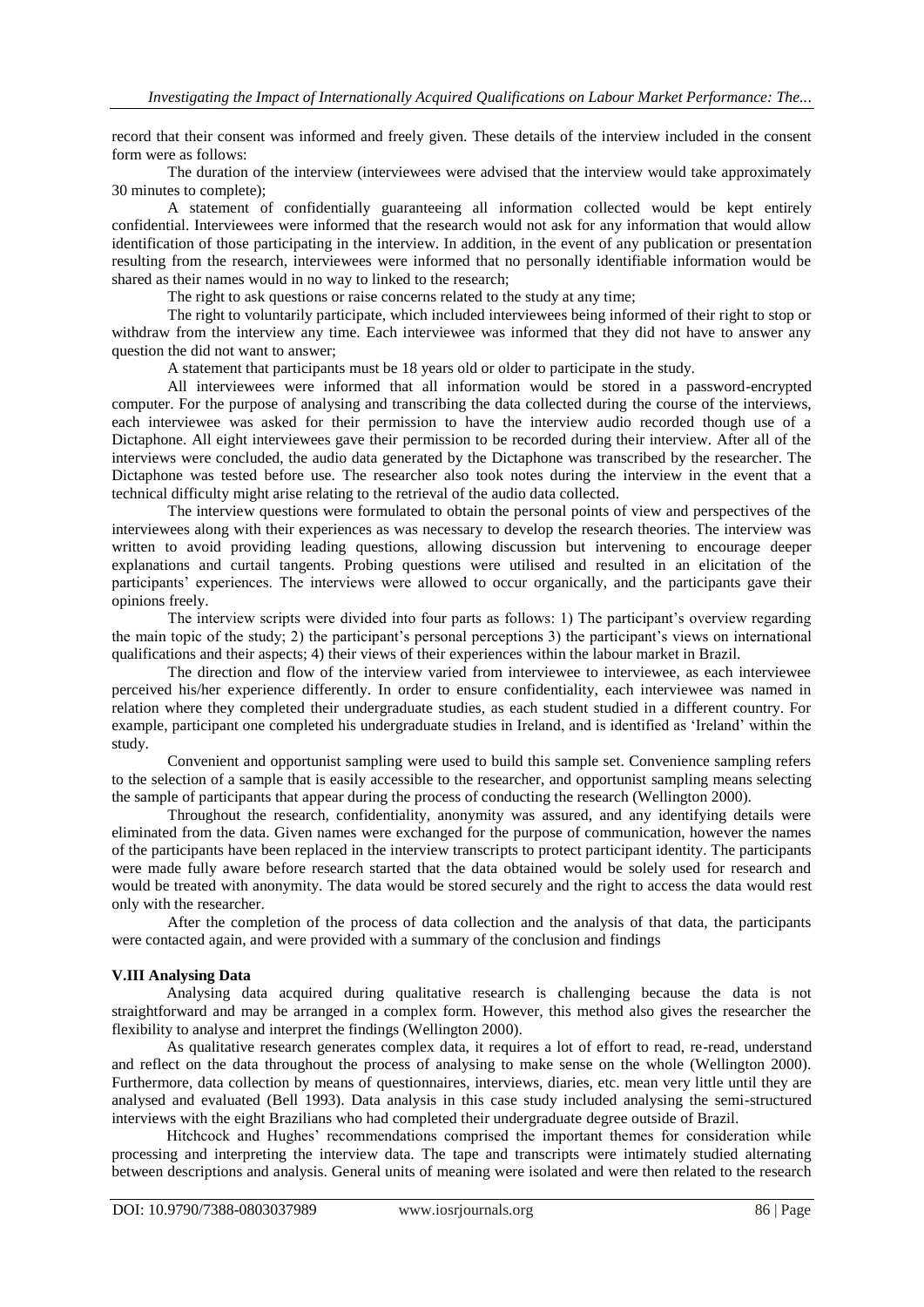focus. Patterns were identified formed into themes. The way others made sense of their world was studied through their descriptions and reported actions. The subjects' classifications were also explored. The main themes explored are as follows:

- a) The Main Challenge for International Qualifications.
- b) Labour Market Performance
- c) The Importance of International Qualifications

# **VI. Conclusion**

Using Brazil as a case study, was analysed the performance of students who have acquired international qualifications in engineering and science within the labour market;

Seven of the eight students interviewed achieved good performance within the labour market in Brazil, despite having been unemployed between 7 to 20 months while waiting to have their certificates recognised. They were well noticed during the job seeking process, drawing the attention of companies through both their international qualifications and their competencies. In relation to salary, all of them are receiving a competitive salary and are happy with their salary level. In addition, they all started working at an entry level, with roles such as a trainee, junior management and doctor assistant.

On the other hand, one participant has not gotten a job related to his qualification because he did not get his certificate recognised through a public university despite having tried twice. He is currently working in a different field.

As well as, was examined the importance of international qualifications for Brazilian students in areas of engineering and science within the labour market in Brazil;

The importance of international qualification is broad and unmeasured. The most important aspects for the interviewees involved learning a foreign language and exchanging culture. This premise is complex, because the importance of international qualifications varies depending on the country of origin and destination, the fields of study, the economy of the country, the course type, the university attended, culture and values differences. All of the interviewees recommended studying abroad for an undergraduate course.

This article intends to contribute to the existing knowledge regarding international qualifications and their impacts within the labour market, in addition to their benefits and consequences for Brazilian students. Furthermore, this study provides an opportunity for further research in this domain.

Finally, this study was retrospective in nature; the students were interviewed after returning to Brazil and the time gap involved may have allowed the opportunity for memory issues to affect the recall of the participants who had made a decision to return to Brazil to look for employment.

The review of literature and the findings of the research presented a few interesting aspects for further research.

The subject of international qualifications is a broad theme that is a part of the global discussion. Within that expansive scope, there are many subjects to be considered and developed for further research. These include the proportion of the importance of the international qualifications in relation to their benefits for students and for the labour market, and also if the costs for acquiring an international qualification is correspondent with the benefits. The latter question is of course dependent on the foreign country of study. Finally, there is room for research on the process of achieving recognition of international certificates in relation to the country in which they were awarded.

#### **Bibliography**

- [1]. Altbach P., Reisberg L., Rumbley., L. (2009) Trends in Global Higher Education: Tracking an Academic Revolution, A Report Prepared for the UNESCO 2009 World Conference on Higher Education, Printed in France.
- [2]. Barrucho,. L. (2014) Conheça dez áreas com escassez de mão de obra. Published [on line], available: [http://www.bbc.co.uk/portuguese/noticias/2014/09/140903\\_salasocial\\_eleicoes2014\\_profissoes\\_escassez\\_lgb](http://www.bbc.co.uk/portuguese/noticias/2014/09/140903_salasocial_eleicoes2014_profissoes_escassez_lgb) [accessed 01 Jun 2015]
- [3]. Branco, V. (2004) Os efeitos da globalização na economia: sua relação com o emprego, a educação e a família brasileira, Published [on line], avaiable: [http://www.administradores.com.br/producao-academica/os-efeitos-da-globalizacao-na-economia-sua](http://www.administradores.com.br/producao-academica/os-efeitos-da-globalizacao-na-economia-sua-relacao-com-o-emprego-a-educacao-e-a-familia-brasileira/3237/)[relacao-com-o-emprego-a-educacao-e-a-familia-brasileira/3237/](http://www.administradores.com.br/producao-academica/os-efeitos-da-globalizacao-na-economia-sua-relacao-com-o-emprego-a-educacao-e-a-familia-brasileira/3237/) [accessed 20 Nov 2014].
- [4]. Bryman, A. (2006) 'Integrating quantitative and qualitative research: How is it done?', Qualitative research, 6 (1), 97-113.
- [5]. CEDEFOP European Centre for the Development of Vocational Training (2012) International Qualifications, Published [on line], available: file:///C:/Users/Charles%20Castro/Desktop/4116\_en.pdf [accessed 16th June 2015].
- [6]. CEDEFOP European Centre for the Development of Vocational Training (2000) Internationalising vocational education and training in Europe, Published by: CEDEFOP – European Centre for the Development of Vocational Training, ISBN 92-828-9448-7, Luxemburg.
- [7]. Davenport, Thomas ., (1999) Human Capital 1th ed. San Francisco: Jossey-Bass Publishers.
- [8]. European Commission (2015) Learning Opportunities and Qualifications in Europe, Published [on line], available: [https://ec.europa.eu/ploteus/search/site?f%5B0%5D=im\\_field\\_entity\\_type%3A97](https://ec.europa.eu/ploteus/search/site?f%5B0%5D=im_field_entity_type%3A97) [accessed 02<sup>nd</sup> July 2015].
- [9]. Exame (2013) Falta de profissionais de TI se agravara no Brasil diz IDC, published [on line] available: <http://exame.abril.com.br/carreira/noticias/falta-de-profissionais-de-ti-se-agravara-no-brasil-diz-idc> [accessed 18 Jun 2015].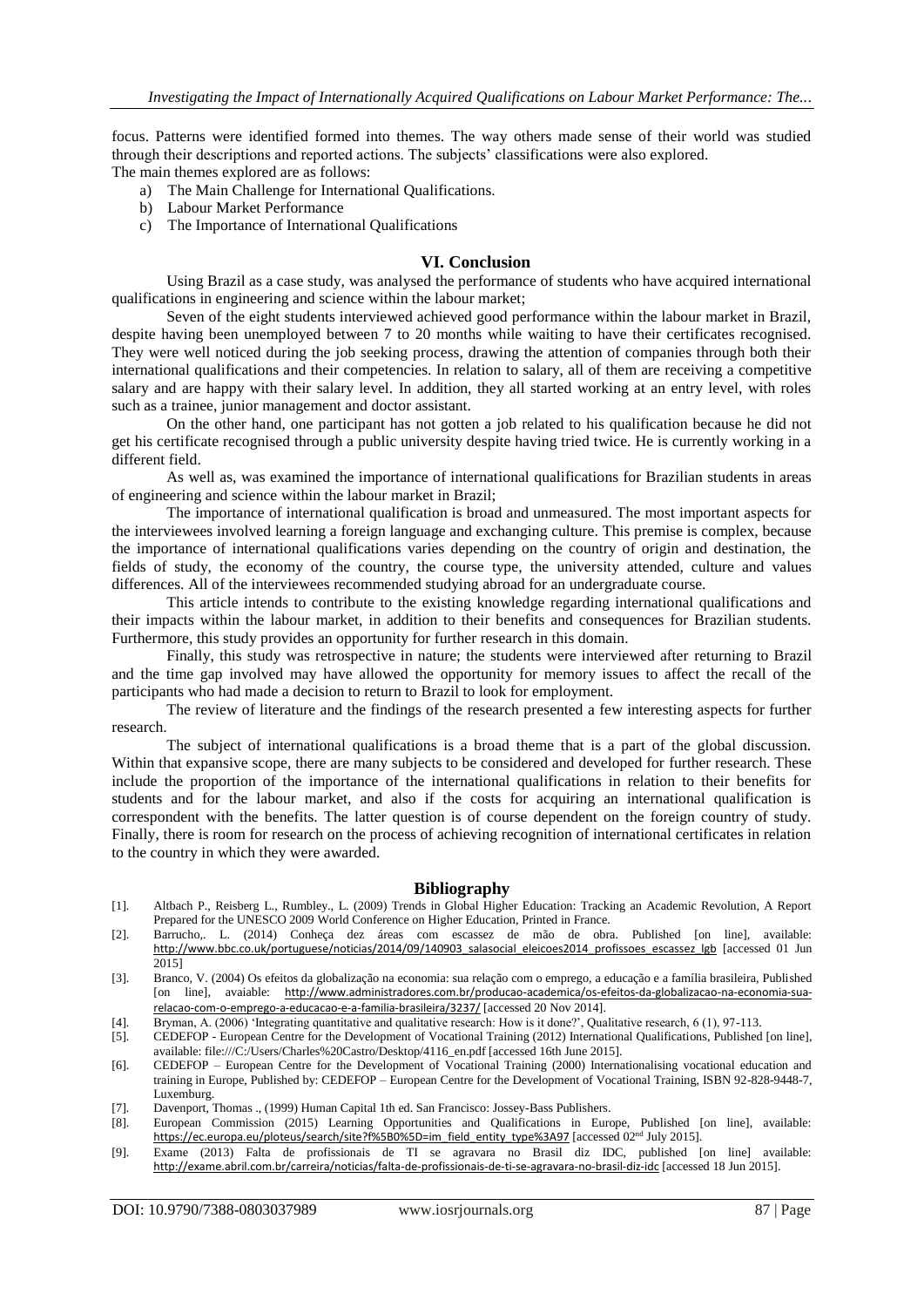- [10]. Fagundes., E. (2013) Ministerio da Saude estima que Brasil tenha déficit de 54 mil médicos, published [on line] available: <http://oglobo.globo.com/brasil/ministerio-da-saude-estima-que-brasil-tenha-deficit-de-54-mil-medicos-8477395> [accessed 15 Jun 2015].
- [11]. French, R. (2007) Cross-Cultural Management in Work Organisations, 2<sup>nd</sup> ed., London: CIPD.<br>[12]. Fundação Estudar (2014) Canada: por que o pais e o preferido dos Brasileiros para interca
- [12]. Fundação Estudar (2014) Canada: por que o pais e o preferido dos Brasileiros para intercambio?, published [on line] available: <http://www.estudarfora.org.br/canada-por-que-o-pais-e-o-preferido-dos-brasileiros-para-intercambio/> [accessed 01 Jun 2015].
- [13]. GEOCAPES (2015), [on line] available: <http://geocapes.capes.gov.br/geocapes2/> [accessed 07 Jan 2015].
- [14]. Giordono, A., Pagano, A. (2013) Brazil in the Transition Towards Knowledge Economy: Between Qualification and Internationalization of Human Capital, Published 15 March 2013.
- [15]. Gunnigle, P., Heraty, N. & Michael, M. (2002) Human Resource Management in Ireland, 2nd ed., Gill & Macmillan.
- Hennigan, T. (2015) A second home: The Brazilian influx to Irish universities, [on line] available: <http://www.irishtimes.com/news/education/a-second-home-the-brazilian-influx-to-irish-universities-1.2118797> [accessed 08 Jun 2015].
- [17]. Hennink M., Hutter, I. and Bailey, A. (2010) Qualitative research methods, Sage.
- [18]. Hitchcock, G. and Hughes, D. (1989) Research and the Teacher: a qualitative introduction to school-based research, London: Routledge.
- [19]. IBGE Inidice Brasileiro de Geografia e Estatisticas (2015) Indice Brasileiro de Geografia e Estatisticas, [on line] available: [http://www.ibge.gov.br/home/mapa\\_site/mapa\\_site.php#economia](http://www.ibge.gov.br/home/mapa_site/mapa_site.php#economia) [accessed 03th July 2015].
- [20]. IPEA Instituto de Pesquisa Economica Aplicada (2012) RADAR: Tecnologia, producao e comercio exterior, [on line] available: [http://www.ipea.gov.br/portal/images/stories/PDFs/radar/121217\\_radar23.pdf](http://www.ipea.gov.br/portal/images/stories/PDFs/radar/121217_radar23.pdf) [accessed 03th July 2015].
- [21]. Kenny, S. (2009) '' A Pilot Study Investigating how International Students Experience School Life in a Secondary School in the West of Ireland'', unpublished thesis, (M.A), University of Limerick.
- [22]. Lopez, L. (2015) The World's Most Spoken Languages in a Single Infographic,, Published [on line] available: <http://www.boredpanda.com/world-languages-infographic-design-alberto-lucas-lopez/> [accessed 16th June 2015].
- [23]. Manjunath, A. (2014) "Globalization of Education: The Psychology of Decision Making in Choosing Ireland as a Study Abroad Destination for Indian Post Graduate Students", unpublished thesis, (M.A.), University of Limerick.
- [24]. Mario, L. (2014) Brazil Economists Increase Estimate for 2015 Benchmark Rate, published [on line] available <http://www.businessweek.com/news/2014-12-08/brazil-economists-increase-estimate-for-2015-benchmark-rate> [accessed 30 Dec 2014].
- [25]. Marras, P. (2011) Administração de recursos humanos: do operacional ao estratégico. 14.ed. São Paulo: Futura, 2011. 336 p. ISBN 8574130265.
- [26]. Marques, T. (2013) O ingress de engenheiros recem-formandos no Mercado de Trabalho Brasileiro, [on line] available: <https://mercadoengenharia.wordpress.com/> [accessed 10<sup>th</sup> July 2015].
- [27]. Ministerio da Educação Brazil, 2015, Revalidação de Diploma Graduação, published [on line] available: [http://portal.mec.gov.br/index.php?option=com\\_content&id=12405&Itemid=317%EF%BB%BF](http://portal.mec.gov.br/index.php?option=com_content&id=12405&Itemid=317%EF%BB%BF) [accessed 09th Jun 2015].
- [28]. Ministerio do desenvolvimento, Industria e Comercio Exterior do Brasil, published [on line] available <http://www.mdic.gov.br/sitio/interna/interna.php?area=3&menu=2673> [accessed 20 Nov 2014].
- [29]. Moraes, T. (2010) Brazil Infrastructure, [On line] available: [http://www.gwu.edu/~clai/working\\_papers/Moraes\\_Thais\\_11-10.pdf](http://www.gwu.edu/~clai/working_papers/Moraes_Thais_11-10.pdf) ,Published 31 August 2010, [accessed 05<sup>th</sup> July 2015].
- [30]. Moreno, A. (2014) Saiba como ter diploma de medicina de fora reconhecido sem o Revalida, published [on line] available <http://g1.globo.com/educacao/noticia/2013/07/saiba-como-ter-diploma-de-medicina-de-fora-reconhecido-sem-o-revalida.html> [accessed 16th June 2015].
- [31]. National Research Council, Centre for Education (2007): International Education and Foreign, Languages: Keys to Securing America's Future.
- [32]. OECD Organization for Economic Cooperation and Development (2015) Fostering international mobility of skilled people to fill skills gaps, Published, [on line], available:
- [33]. <http://skills.oecd.org/developskills/documents/fosteringinternationalmobilityofskilledpeopletofillskillsgaps.html> [accessed 16th June 2015].
- [34]. OECD Organization for Economic Cooperation and Development (2013) Employment outlook 2013, [on line] available: [http://www.keepeek.com/Digital-Asset-Management/oecd/employment/oecd-employment-outlook-2013\\_empl\\_outlook-2013](http://www.keepeek.com/Digital-Asset-Management/oecd/employment/oecd-employment-outlook-2013_empl_outlook-2013-en#page1) [en#page1](http://www.keepeek.com/Digital-Asset-Management/oecd/employment/oecd-employment-outlook-2013_empl_outlook-2013-en#page1) [accessed  $10^{th}$  July 2015].
- [35]. OECD Organization for Economic Cooperation and Development (2014) Investing in Youth: Brazil, [on line] available: [http://www.keepeek.com/Digital-Asset-Management/oecd/social-issues-migration-health/investing-in-youth](http://www.keepeek.com/Digital-Asset-Management/oecd/social-issues-migration-health/investing-in-youth-brazil_9789264208988-en#page4)[brazil\\_9789264208988-en#page4](http://www.keepeek.com/Digital-Asset-Management/oecd/social-issues-migration-health/investing-in-youth-brazil_9789264208988-en#page4) [accessed  $06^{th}$  June 2015].
- [36]. Pearson, P. (2014) Index of cognitive skills and educational attainment, published [on line], available: <http://thelearningcurve.pearson.com/index/index-ranking> [accessed 20 Nov 2014].
- [37]. Salerno, et al. (2013) Uma proposta de sistematizacao do debate sobre falta de engenheiros no Brasil, published [on line], available: <http://www.iea.usp.br/eventos/documentos/uma-proposta-de-sistematizacao-do-debate-sobre-falta-de-engenheiros-no-brasil> University of Sao Paulo [accessed 03th July 2015].
- [38]. Saunders, Mark., Lewis, Philip., Thornhill,.Research Methods for Business Students. 2 ª.ed. Edinburgh: Pearson Education Limited.
- [39]. Science without borders (2014), [on line] available: <http://www.cienciasemfronteiras.gov.br/web/csf-eng/> [accessed 20 Nov 2014].
- [40]. Senado Federal (2013) Lei do Senado (PLS) número 399, [on line] available: [http://legis.senado.leg.br/mateweb/arquivos/mate](http://legis.senado.leg.br/mateweb/arquivos/mate-pdf/144009.pdf)[pdf/144009.pdf](http://legis.senado.leg.br/mateweb/arquivos/mate-pdf/144009.pdf) [accessed 16th June 2015].<br>Simas... A. (2012) Brasil tem
- [41]. Simas,. A. (2012) Brasil tem déficit de 40.000 engenheiros published [on line] available: [http://www.gazetadopovo.com.br/educacao/vida-na-universidade/carreira/brasil-tem-deficit-de-40-mil-engenheiros-](http://www.gazetadopovo.com.br/educacao/vida-na-universidade/carreira/brasil-tem-deficit-de-40-mil-engenheiros-1zdxbrbq55ey34eybcgasp6xa)[1zdxbrbq55ey34eybcgasp6xa](http://www.gazetadopovo.com.br/educacao/vida-na-universidade/carreira/brasil-tem-deficit-de-40-mil-engenheiros-1zdxbrbq55ey34eybcgasp6xa) [accessed 01 Jun 2015].
- [42]. The Federal Institute for Vocational Training BIBB (2001) Vocational Training in an International Context, Published [on line], available file:///C:/Users/Charles%20Castro/Desktop/bwp-2001-h4-sd-en.pdf [accessed 16th June 2015]
- [43]. The Federal Institute for Vocational Training BIBB (2005) Promoting Innovations in Vocational Education and Training Na Exchange of German Experiences, Journal of the Federal Institute for Vocational Education and Training, W. Bertelsmann Verlag Special Edition, Number 20155